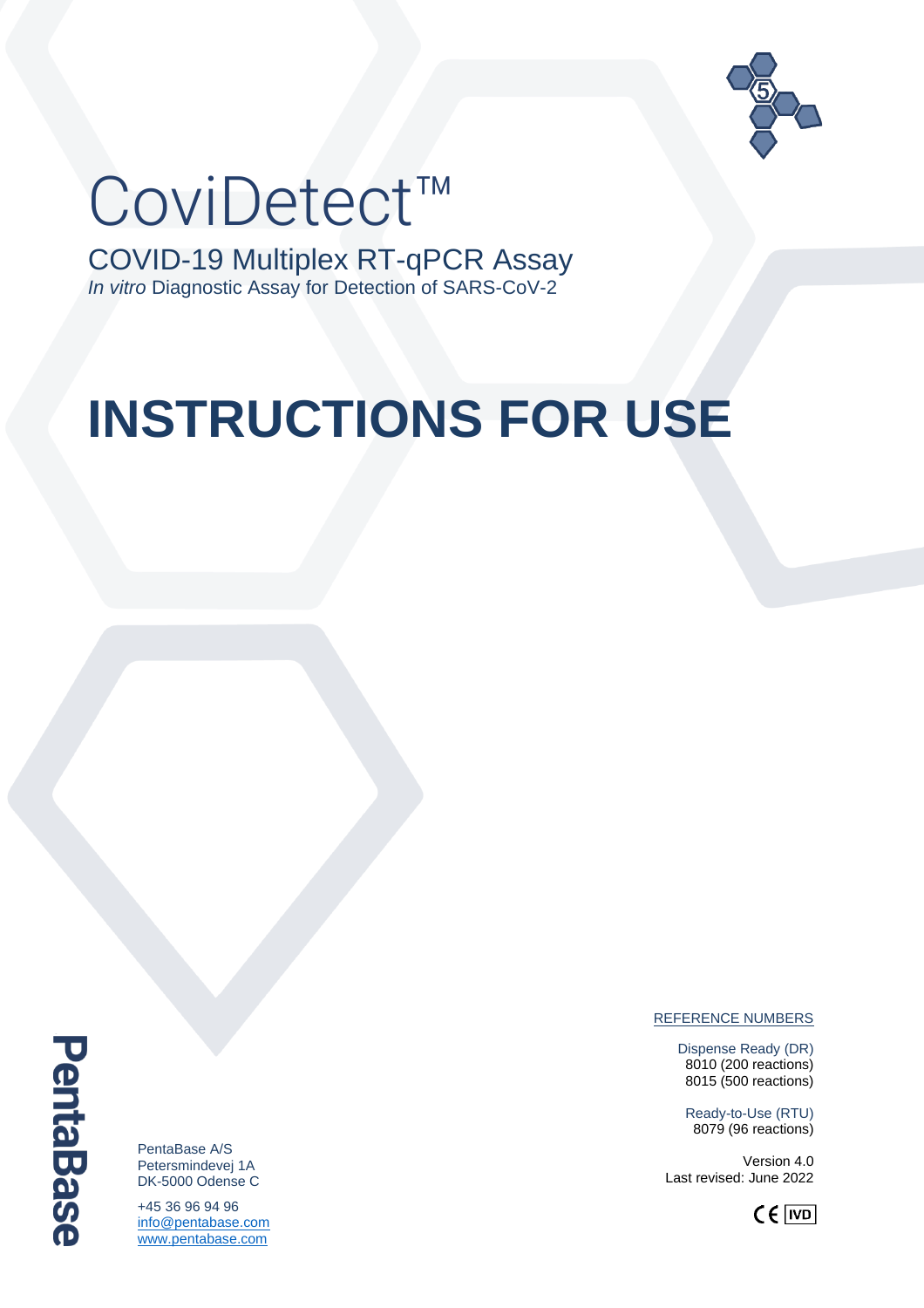# **Table of Contents**

| $\mathbf{1}$   |                                                            |  |
|----------------|------------------------------------------------------------|--|
|                | 1.1                                                        |  |
| $\mathbf{2}$   |                                                            |  |
|                | 2.1<br>2.1.1<br>2.1.2<br>2.2<br>2.3                        |  |
| $\mathbf{3}$   |                                                            |  |
|                | 3.1<br>3.2<br>3.3                                          |  |
| 4              |                                                            |  |
| 5              |                                                            |  |
|                | 5.1<br>5.2<br>5.3<br>5.4                                   |  |
| 6              |                                                            |  |
|                | 6.1<br>6.2<br>6.3                                          |  |
| $\overline{7}$ |                                                            |  |
|                | 7.1<br>7.2<br>7.2.1<br>7.2.2<br>7.2.3                      |  |
| 8              |                                                            |  |
|                | 8.1<br>8.2<br>8.3<br>8.3.1<br>8.4<br>8.4.1<br>8.4.2<br>8.5 |  |
|                | 8.5.1<br>8.5.2                                             |  |
| 9              |                                                            |  |
| 10             |                                                            |  |
| 11             |                                                            |  |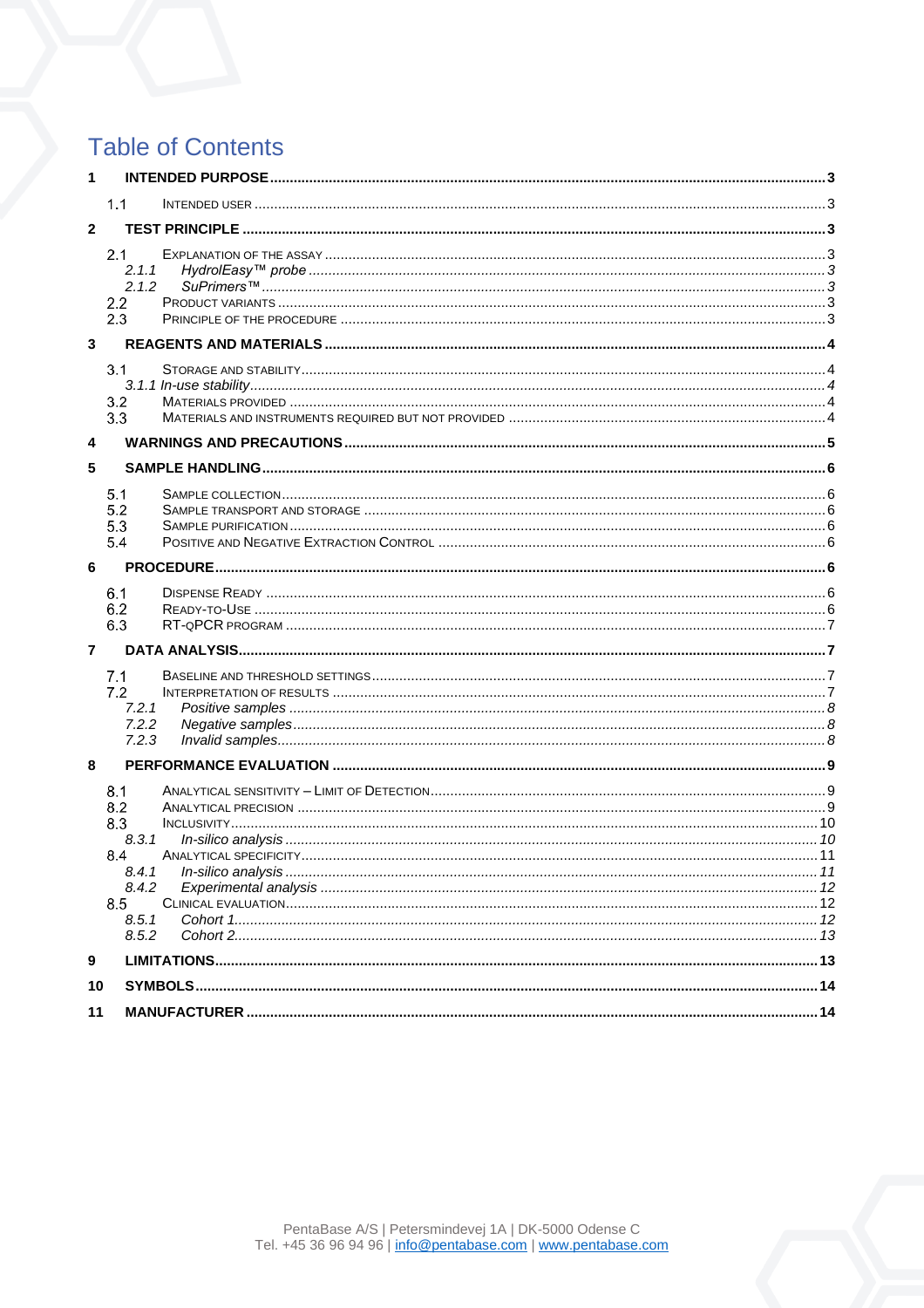# <span id="page-2-0"></span>1 Intended purpose

CoviDetect™ COVID-19 Multiplex RT-qPCR Assay is a semi-quantitative RT (Reverse Transcriptase) real-time Polymerase Chain Reaction (PCR) assay intended for the detection of nucleic acids from the severe acute respiratory syndrome coronavirus 2 (SARS-CoV-2) virus. The assay is used with real-time PCR systems. SARS-CoV-2 RNA can be found in the upper or lower respiratory tracts of infected individuals. Samples can be obtained either by nasopharyngeal swabs, oropharyngeal swabs, and/or saliva. Samples can be purified on automated platforms or in manual workflows. The results of the CoviDetect™ COVID-19 Multiplex RT-qPCR Assay may aid in the diagnosis of coronavirus disease 2019 (COVID-19). The assay is provided in a multiplex format analysing two SARS-CoV-2 viral targets and one human target sampling control in the same PCR reaction tube. CoviDetect™ COVID-19 Multiplex RT-qPCR Assay is intended for use by healthcare professionals or qualified laboratory personnel instructed and trained in the techniques of real-time PCR as well as proficient in handling biological samples. Medical interventions based on results from this product requires medical authorisation.

## <span id="page-2-1"></span>1.1 Intended user

CoviDetect™ COVID-19 Multiplex RT-qPCR Assay is intended for use by healthcare professionals or qualified laboratory personnel instructed and trained in the techniques of real-time PCR as well as proficient in handling biological samples. Medical interventions based on results from this product requires medical authorisation.

# <span id="page-2-2"></span>2 Test principle

## <span id="page-2-3"></span>2.1 Explanation of the assay

The CoviDetect™ COVID-19 Multiplex RT-qPCR Assay combines real-time qPCR with PentaBase's novel and selective technologies comprising both standard synthetic oligonucleotides as well as proprietary modified synthetic oligonucleotides such as HydrolEasy™ probes and SuPrimers™ for specific and sensitive amplification. The technology applies to several common real-time PCR instruments as well as PentaBase's own portfolio of instruments using standard procedures. Pentabase-modified oligos contain at least one synthetic DNA analogue comprising a flat heteroaromatic, hydrophobic molecule and a linker. These modifications are inserted into the oligonucleotides at fixed positions during synthesis. Using the CoviDetect™ COVID-19 Multiplex RT-qPCR Assay, the presence of virus RNA in a sample can be detected quickly, sensitively, and selectively by real-time RT-PCR analysis.

### <span id="page-2-4"></span>2.1.1 HydrolEasy™ probe

A HydrolEasy™ probe is similar to a standard hydrolysis probe (also referred to as a TaqMan® probe<sup>1</sup>) labelled with a fluorophore at the 5' end and a quencher at the 3' end, but with the addition of pentabases™. HydrolEasy™ probes are based on pentabase™-modified oligos giving the probe a significantly improved signal-to-noise ratio, higher specificity, and higher sensitivity compared to conventional hydrolysis probes. HydrolEasy™ probes in the CoviDetect™ COVID-19 Multiplex RT-qPCR Assay are labelled with either FAM, HEX, or Cy5.

#### <span id="page-2-5"></span>2.1.2 SuPrimers™

SuPrimers™ are standard DNA primers modified with one or more pentabases™. Pentabases™ in primers may provide increased specificity, sensitivity, and reduce primer-dimer formation.

## <span id="page-2-6"></span>2.2 Product variants

CoviDetect™ COVID-19 Multiplex RT-qPCR Assay is supplied as either Dispense Ready (DR) or Ready-to-Use (RTU). The DR version includes Primer-Probe Mix and Master Mix in separate tubes, which need to be dispensed into suitable plasticware before the addition of template. The RTU version is pre-dispensed and only need the addition of RNA before RT-qPCR.

## <span id="page-2-7"></span>2.3 Principle of the procedure

The CoviDetect™ COVID-19 Multiplex RT-qPCR Assay is designed for use with real-time PCR instruments for nucleic acid amplification and detection of the target sequence in biological samples.

The CoviDetect™ COVID-19 Multiplex RT-qPCR Assay targets two viral sequences of the SARS-CoV-2 nucleocapsid protein gene (named N1 and N2) (**[Table 1](#page-3-5)**). Selective amplification of N1 and N2 sequences are achieved by using sequence-specific forward and reverse primers together with sequence specific HydrolEasy™ probes labelled with FAM or HEX, respectively. Selective amplification of a region within the human Ribonuclease P gene (*RNase P*) is used as sampling control and is achieved by combining non-competitive sequence-specific forward and reverse primers with a sequence specific Cy5-labelled HydrolEasy™ probe which has no homology with the coronavirus genome. The amplified target is detected by measuring the increased fluorescence generated by release of the fluorophore from the fluorescently labelled oligonucleotide probe specifically targeting either of the SARS-CoV-2 sequences or the human sequence of

<sup>1</sup>Taqman is a registered tradename of Roche Molecular Systems, Inc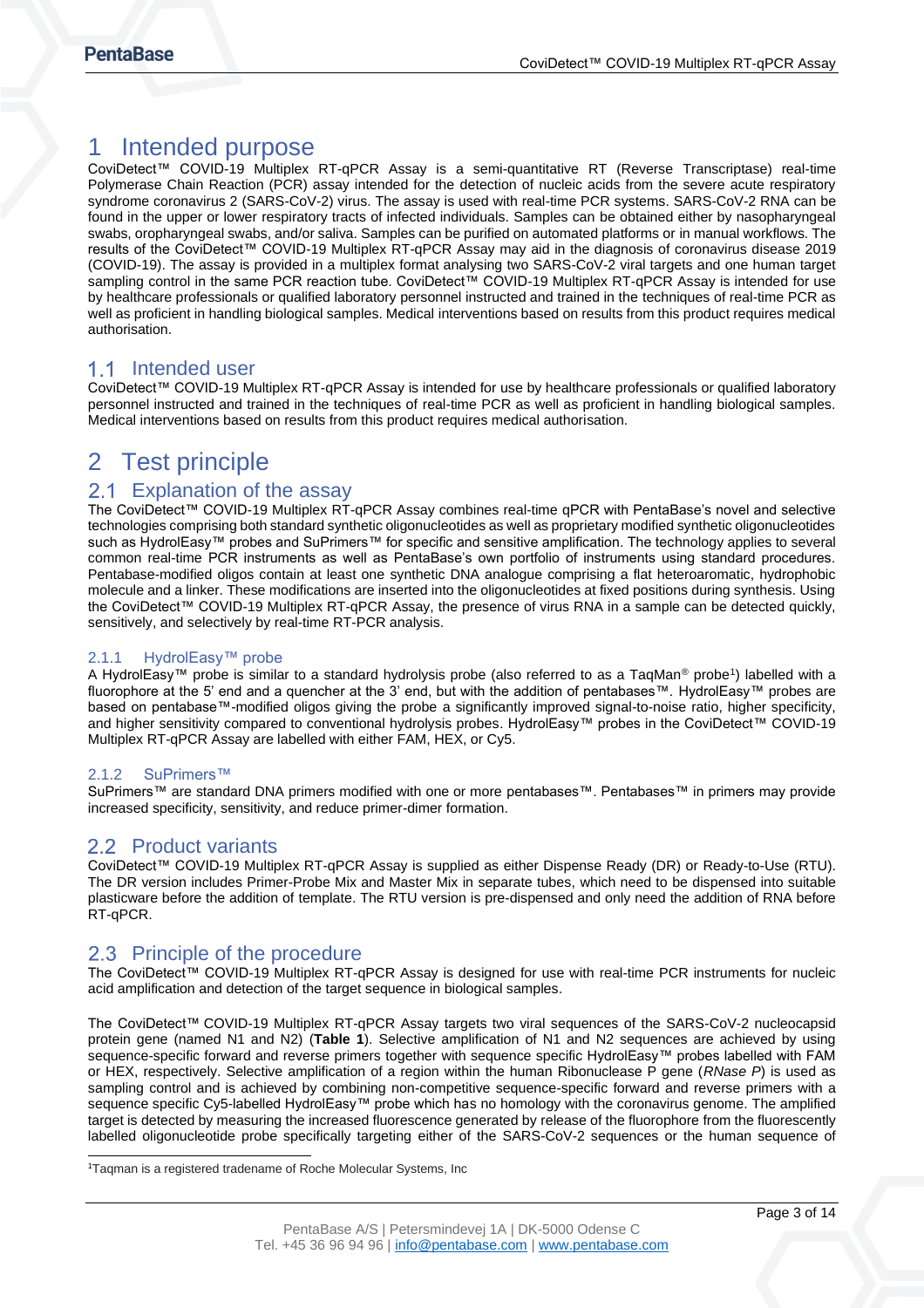interest. A heat- and inhibitor-resistant RT enzyme combined with a thermostable DNA polymerase enzyme is used for reverse transcription and subsequent amplification.

<span id="page-3-5"></span>**Table 1.** Amplified genomic regions by the CoviDetect™ COVID-19 Multiplex RT-qPCR Assay.

| <b>Targeted Regions</b> | Gene                             | <b>Fluorophore</b> |
|-------------------------|----------------------------------|--------------------|
| N <sub>1</sub>          | Nucleocapsid protein gene marker | <b>FAM</b>         |
| N <sub>2</sub>          | Nucleocapsid protein gene marker | <b>HEX</b>         |
| RNase P                 | Human RNase P                    | Cv5                |

## <span id="page-3-0"></span>3 Reagents and materials

The materials provided with the CoviDetect™ COVID-19 Multiplex RT-qPCR Assay can be found in **[Table 2](#page-3-6)**. Materials and instruments required, but not provided can be found in **[Table 3](#page-4-1)**.

## <span id="page-3-1"></span>Storage and stability

Refer to the label for expiry date. This assay should be stored at -20°C. Repeated thawing and freezing should be kept to a minimum and should not exceed 12 freeze-thaw cycles.

#### <span id="page-3-2"></span>3.1.1 In-use stability

When in use, the assay components should be returned to the freezer promptly after use to minimise the time at room temperature and exposure to light.

Used Ready-to-Use PCR tubes and dispensed Primer-Probe and Master Mix should be disposed following your local guidelines on disposal of biological waste. The reagents included in CoviDetect™ COVID-19 Multiplex RT-qPCR Assay are not for reusing.

## <span id="page-3-3"></span>3.2 Materials provided

<span id="page-3-6"></span>**Table 2.** List of materials provided with the CoviDetect™ COVID-19 Multiplex RT-qPCR Assay as either Dispense Ready (DR) or Readyto-Use (RTU).

| <b>Dispense Ready (DR)</b>                   |                                                                        |  |  |  |
|----------------------------------------------|------------------------------------------------------------------------|--|--|--|
| CoviDetect™ COVID-19 Multiplex RT-qPCR Assay |                                                                        |  |  |  |
| Kit components                               | Content                                                                |  |  |  |
| COVID-19 Multiplex RT-qPCR Primer-Probe Mix  | Synthetic DNA.                                                         |  |  |  |
| AmpliSmaRT™ One Step RT-qPCR Master Mix      | Enzymes and buffer for reverse transcription and<br>qPCR.              |  |  |  |
| COVID-19 RT-qPCR Positive Extraction Control | Buffer solution including inactivated SARS-CoV-2<br>RNA and human DNA. |  |  |  |
| COVID-19 RT-qPCR Negative Extraction Control | Buffer solution free of SARS-CoV-2 RNA.                                |  |  |  |
| <b>Ready-to-Use (RTU)</b>                    |                                                                        |  |  |  |
|                                              |                                                                        |  |  |  |
| CoviDetect™ COVID-19 Multiplex RT-qPCR Assay |                                                                        |  |  |  |
| Kit components                               | <b>Content</b>                                                         |  |  |  |
|                                              | Synthetic DNA.                                                         |  |  |  |
| COVID-19 Multiplex RT-qPCR Assay             | Enzymes and buffer for reverse transcription and                       |  |  |  |
|                                              | qPCR.                                                                  |  |  |  |
| COVID-19 RT-qPCR Positive Extraction Control | Buffer solution including inactivated SARS-CoV-2<br>RNA and human DNA. |  |  |  |

## <span id="page-3-4"></span>Materials and instruments required but not provided

Materials and instruments required but not provided are listed in **[Table 3](#page-4-1)**. CoviDetect™ COVID-19 Multiplex RT-qPCR Assay is designed to run on open platforms and has been validated using samples purified with the BasePurifier™ 32 Nucleic Acid Extraction System (BasePurifier™, PentaBase ref, no. 715) and analysed with the BaseTyper™ 48 and BaseTyper™ 96 (PentaBase, ref. no. 758-759), CFX384 (Bio-Rad, ref. no. 1855484) or LightCycler® 480 II (Roche, ref. no. 05 015 278 001) Real-Time PCR Instruments. There is currently no evidence available to PentaBase suggesting that there are certain relevant commercially available nucleotide purification methods and instruments or three-channel realtime qPCR instruments that are not compatible with the CoviDetect™ COVID-19 Multiplex RT-qPCR Assay. However, to run CoviDetect™ COVID-19 Multiplex RT-qPCR assay on instruments not validated by PentaBase, it is highly recommended that a specific validation is performed using clinical samples and reference controls to verify cycle thresholds and cut-offs. Please contact PentaBase or your local distributor for support.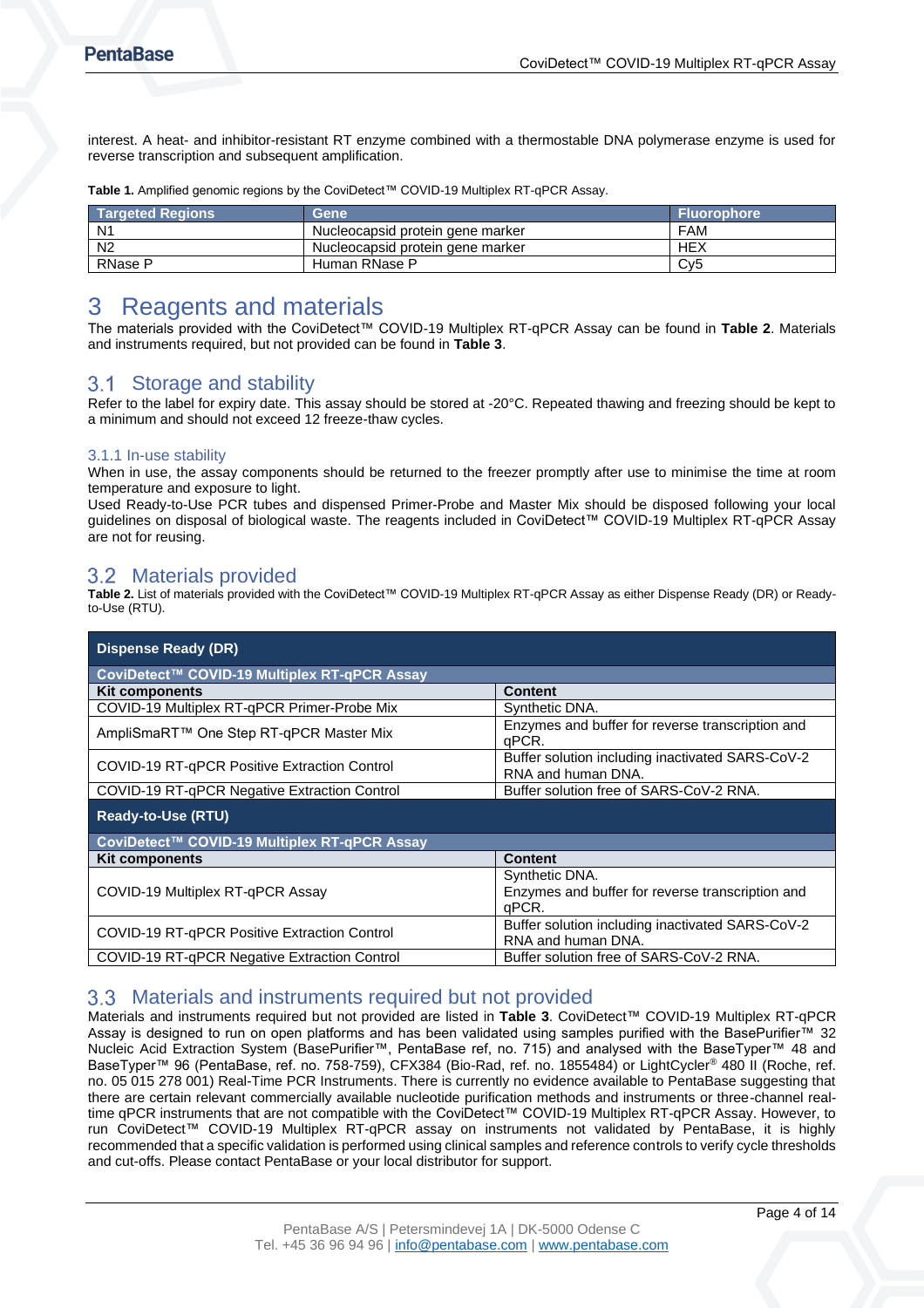#### <span id="page-4-1"></span>**Table 3.** Materials and instruments required but not provided.

| <b>Materials</b>                                                                                               |
|----------------------------------------------------------------------------------------------------------------|
| Plasticware compatible with the used real-time PCR instrument <sup>2</sup>                                     |
| Pipettes (1-10 µL, 10-100 µL)                                                                                  |
| Pipette Tips                                                                                                   |
| Centrifuge for spinning PCR tubes, strips or plates                                                            |
| <b>Collection Kits (one of the following)</b>                                                                  |
| Nasopharyngeal swab                                                                                            |
| Oropharyngeal swab                                                                                             |
| Saliva collector                                                                                               |
| <b>RNA extraction method or instrument</b>                                                                     |
| RNA Extraction kit (E.g. Viral DNA and RNA Extraction Kit, PentaBase A/S, ref. no. 727)                        |
| Extraction instrument (E.g. BasePurifier™, PentaBase A/S, ref. no. 715)                                        |
| <b>Real-time qPCR</b>                                                                                          |
| Real-time PCR instrument like: BaseTyper™ (PentaBase A/S, ref. no. 750), CFX96/384™ (Bio-Rad), LightCycler®480 |
| (Roche)                                                                                                        |

# <span id="page-4-0"></span>4 Warnings and precautions

- For *in vitro* diagnostic use.
- Treat all biological specimens as if capable of transmitting infectious agents. All biological specimens should be treated with universal precautions, as it is often impossible to know which specimens might be infectious.
- Follow your institution's safety procedures for working with chemicals and handling biological samples.
- Good laboratory practices and careful adherence to the procedures specified in these Instructions for Use are necessary. Wear laboratory coats, laboratory gloves and eye protection when handling biological samples and reagents. Laboratory gloves must be changed between handling different biological samples to avoid contamination of reagents.
- Remove gloves and wash hands thoroughly after handling samples and reagents.
- Do not use reagents that have expired.
- Do not use damaged CoviDetect™ COVID-19 Multiplex RT-qPCR Assay tubes.
- Do not use a CoviDetect™ COVID-19 Multiplex RT-qPCR Assay pre-dispensed in a Ready-to-Use PCR tube that has been dropped while open.
- Do not open the tubes or unseal wells during or after amplification following completing the PCR program.
- Baseline drift, a slowly rising signal in the amplification plot with no or late exponential phase, may lead to false positive results if not corrected. Refer to Section [1](#page-8-1) for more information.
- Consult relevant nucleic acid extraction and real-time qPCR Instrument User Guides for additional warnings, precautions, and procedures to reduce the risk of contamination.
- Dispose of used CoviDetect™ COVID-19 Multiplex RT-qPCR tubes, pipette tips and specimen tubes according to local, state and federal regulations for biological material.
- Due to the high sensitivity of the assays, contamination of the work area with previous positive samples might cause false-positive results. Therefore, use extreme caution not to contaminate reagents and handle samples according to good laboratory practice.
- Minimise the exposure of CoviDetect™ COVID-19 Multiplex RT-qPCR Assay to light due to the presence of light sensitive HydrolEasy<sup>™</sup> probes.
- The reagents should not be diluted to a lower concentration than stated in the protocol. This may affect the performance of the assay.
- Do not substitute the reagents with others, as it may affect the performance of the assay.
- Specimen collection must be performed using appropriate swab types. Inadequate or inappropriate sample collection, storage, and transport may yield incorrect or invalid results. NOTE: Cotton or calcium alginate swabs, or swabs with wood shafts have not been thoroughly tested with CoviDetect™ COVID-19 Multiplex RT-qPCR Assay.
- Specimen collection should be performed at least 30 minutes after tooth brushing, eating, or drinking to decrease the risk of inaccurate results.
- Ensure there is no sign of leakage from the collection tube before running the analysis.

<sup>2</sup> Only when using Dispense Ready version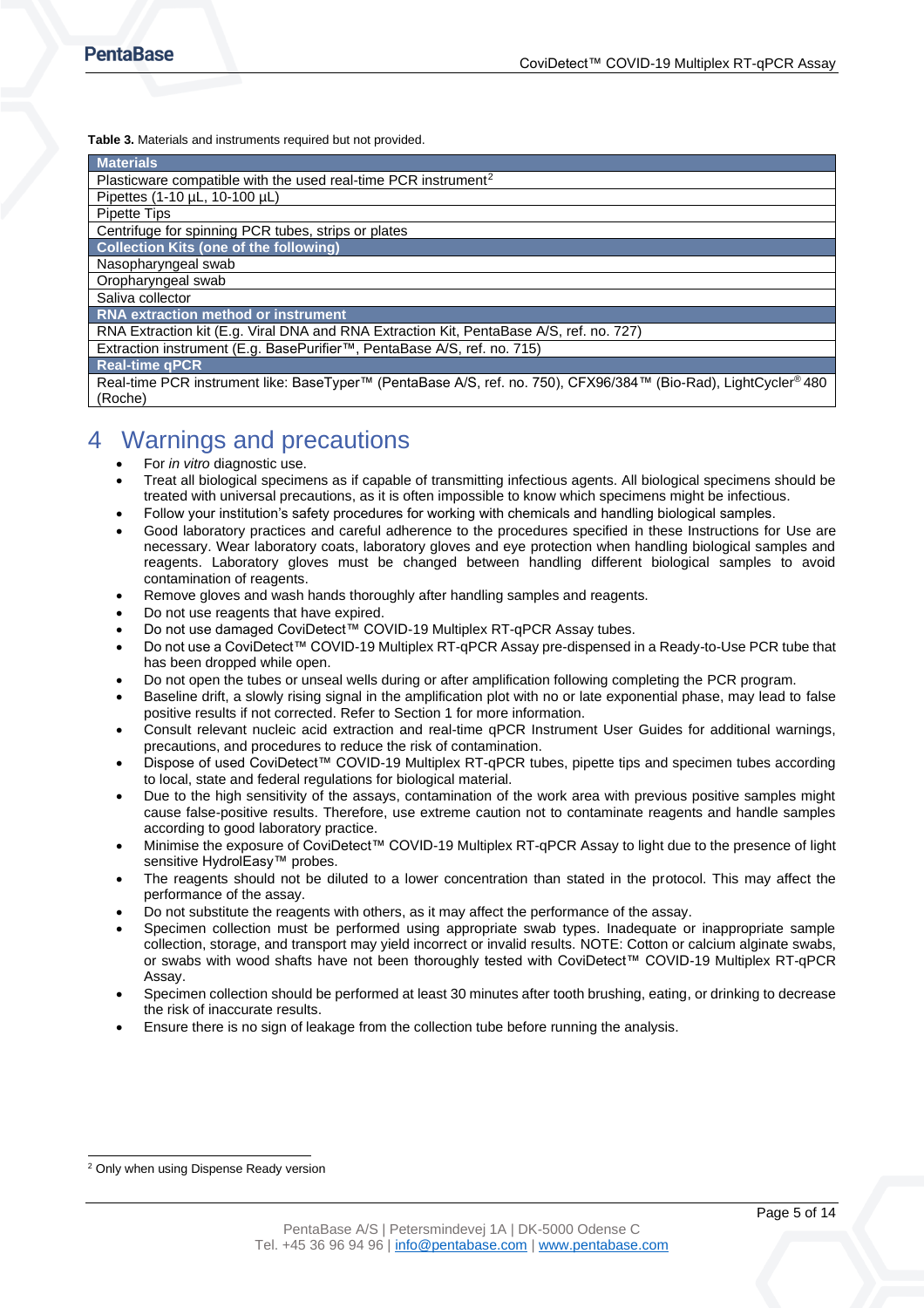# <span id="page-5-0"></span>5 Sample handling

Handle all biological samples and controls as if they are capable of transmitting infectious agents. Please follow your local guidelines for handling and disposal of the sample material.

## <span id="page-5-1"></span>5.1 Sample collection

The specimens should either be nasopharyngeal, oropharyngeal, or saliva. Ineffective or inappropriate sample collection can result in false test results. Training in specimen collection is therefore recommended to ensure the best quality.

## <span id="page-5-2"></span>5.2 Sample transport and storage

Transportation of collected specimens must comply with all applicable regulations for the transport of biological agents. Specimens should be stored in suitable buffers, such as viral transport media. Please follow the specific instructions for use of the transport vial.

## <span id="page-5-3"></span>Sample purification

Specimens should be subjected to RNA purification prior to analysis by CoviDetect™ COVID-19 RT-qPCR Assay using suitable RNA purification methods such as the BasePurifier™ 32 Nucleic Acid Extraction System (BasePurifier™) (ref. no. 715, PentaBase A/S) and the Viral DNA and RNA Extraction Kit (ref. no. 727, PentaBase A/S) according to the manufacturer's instructions. Be aware that the outcome from the purification method may influence the results of the CoviDetect™ COVID-19 RT-qPCR Assay.

## <span id="page-5-4"></span>Positive and Negative Extraction Control

At least one Positive and one Negative Extraction Control should be included in each purification and subsequent RTqPCR run. There are enough Positive and Negative Control samples included in the kit to purify an average of four samples per run. If less than four samples are purified on average per run, additional controls can be ordered from PentaBase or your local distributor (ref. no. 8039).

The Positive Extraction control contains 20 SARS-CoV-2 RNA copies and 0.5 ng human genomic DNA per microliter.

**NOTE:** The Extraction Controls cannot be added directly to the CoviDetect™ COVID-19 RT-qPCR Assay but must be subjected to a nucleotide extraction procedure first. Use the maximum amount (up to 200 µL) of Positive and Negative Extraction Control recommended by the supplier of the RNA purification kit that you use.

# <span id="page-5-5"></span>6 Procedure

## <span id="page-5-6"></span>6.1 Dispense Ready

- 1. Add 10 µL AmpliSmaRT™ RT-qPCR Master Mix to each PCR tube (vial, strip or plate).
- 2. Add 5  $\mu$ L Primer-Probe Multiplex Mix to the PCR tubes.<br>3. Add 5  $\mu$ L of template (sample, positive, or negative con
- Add 5 µL of template (sample, positive, or negative control) to the needed PCR tubes.
- 4. Seal all tubes.
- 'Optional step: Briefly vortex PCR tubes (2-3 sec.) to enhance elimination of air bubbles'
- 5. Spin down the PCR tubes (1-2 minutes at 4000-5000 rpm) to ensure that all reagents are collected at the bottom of the tubes and to eliminate air bubbles.
- 6. Place the PCR tubes in the real-time PCR instrument and run the RT-qPCR program (**[Table 4](#page-6-4)**).

## <span id="page-5-7"></span>6.2 Ready-to-Use

- 1. Spin down the PCR strips (1-2 minutes at 4000-5000 rpm) to ensure that all reagents are collected at the bottom of the strips to eliminate air bubbles.
- 2. Open PCR tubes and add 5 µL of template (sample, positive, or negative control). Continue with different templates and tubes until all templates are added to individual tubes.
- 3. Seal all tubes.
- 'Optional step: Briefly vortex PCR strips (2-3 sec.) to enhance elimination of air bubbles'
- 4. Spin down the PCR strips (1-2 minutes at 4000-5000 rpm) to ensure that all reagents are collected at the bottom of the strips and to eliminate air bubbles.
- 5. Place the PCR tubes in the real-time PCR instrument and run the RT-qPCR program (**[Table 4](#page-6-4)**).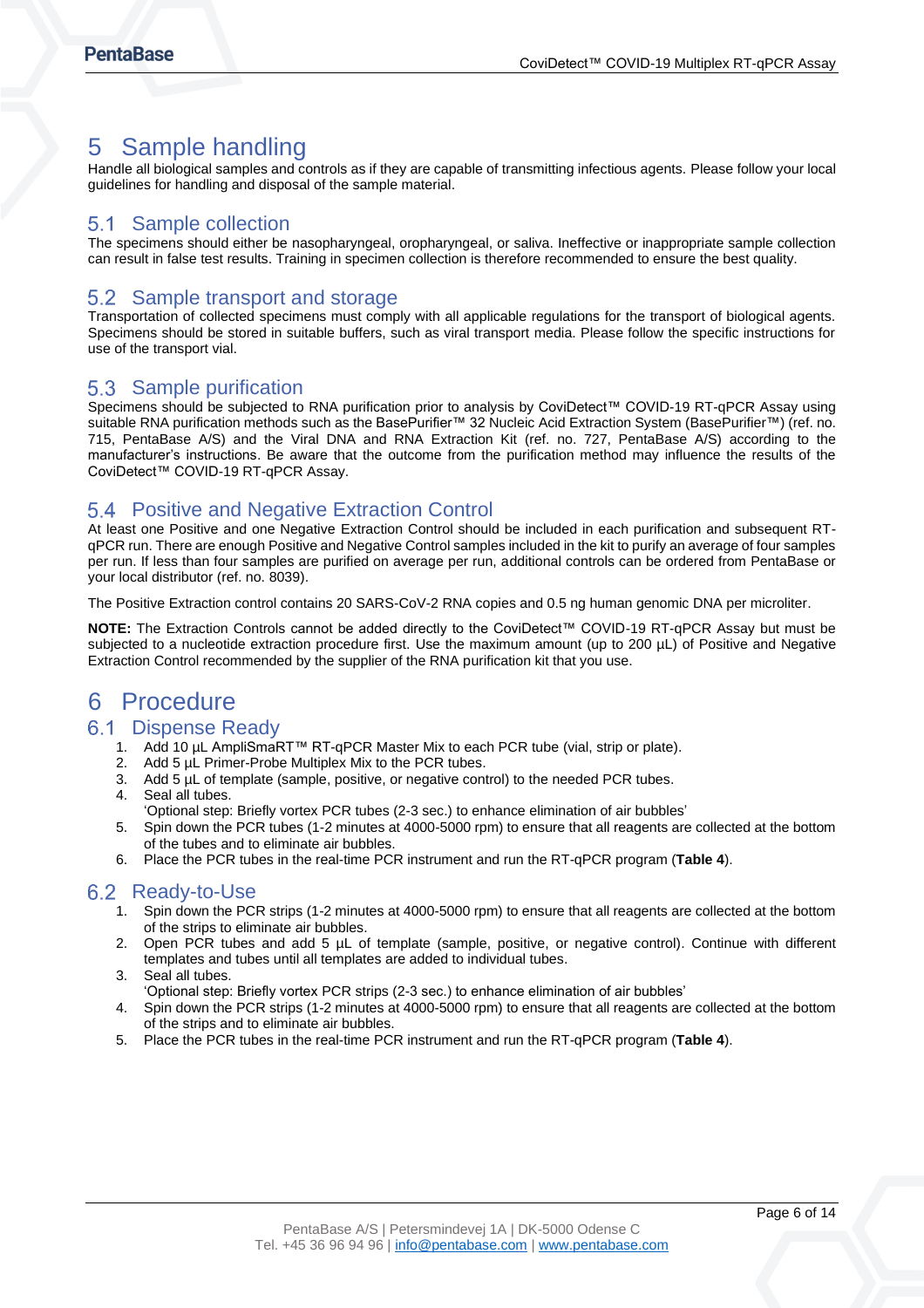## <span id="page-6-0"></span>6.3 RT-qPCR program

<span id="page-6-4"></span>**Table 4.** RT-qPCR program for running CoviDetect™ COVID-19 Multiplex RT-qPCR Assay.

| <b>Protocol</b>      | <b>Temperature</b><br>[°C] | <b>Time</b><br>[sec] | <b>Cycles</b> | Ramping<br>[°C/sec] | <b>Channel</b>                                                 |
|----------------------|----------------------------|----------------------|---------------|---------------------|----------------------------------------------------------------|
| Stage 1              |                            |                      |               |                     |                                                                |
| Hold                 | 52                         | 300                  | 1             | 2                   |                                                                |
| Stage 2              |                            |                      |               |                     |                                                                |
| Hold                 | 95                         | 10                   | 1             | 2                   |                                                                |
| Stage 3 (Cycle 1-7)  |                            |                      |               |                     |                                                                |
|                      | 95                         | 5                    | 7             | $\overline{2}$      |                                                                |
| 2-step amplification | 66                         | 30                   |               |                     |                                                                |
| Stage 4 (Cycle 1-38) |                            |                      |               |                     |                                                                |
|                      | 95                         | 5                    |               |                     |                                                                |
| 2-step amplification | 60                         | 30                   | 38            | $\overline{c}$      | FAM/SYBR (green)<br>HEX/VIC <sup>®</sup> (yellow)<br>Cy5 (red) |

# <span id="page-6-1"></span>7 Data Analysis

For the CoviDetect™ COVID-19 Multiplex RT-qPCR Assay analysis, determining the cycle threshold (Ct) is a central part of the data analysis procedure. The Ct is defined as the cycle in which the fluorescence signal of a given assay exceeds the threshold value, which is set as part of the analysis procedure. The Ct values of the PCR program (**[Table 4](#page-6-4)**, stage 4) are compared to predefined cut-off values to determine if the individual samples are positive or negative for SARS-CoV-2 (Section [7.2\)](#page-6-3).

## <span id="page-6-2"></span>7.1 Baseline and threshold settings

Results from CoviDetect™ COVID-19 Multiplex RT-qPCR can be analysed using both automatic and manual baseline and threshold settings. If automatic baseline and threshold settings are used, it is recommended to also perform a visual inspection of the amplification curves since some cases might need manual adjustment of baseline and/or threshold due to baseline drift and/or incorrect baselining. When setting the baseline manually, it is recommended to use 5 cycle intervals such as from cycle 10 to cycle 15 depending on the amplification curve of the sample. When setting the threshold manually, the threshold should be set to cross at the beginning of the exponential PCR phase and above any background or baseline fluorescence. If there is significant background or baseline fluorescence, adjust the baseline interval.

## <span id="page-6-3"></span>7.2 Interpretation of results

<span id="page-6-5"></span>An overview of the possible outcomes of the analysis is shown in **[Table 5](#page-6-5)**. The results are only valid if the included Positive control Ct values are below 35 for N1 and N2, and below 28 for the RNase P sample control. No template (NTC) negative control should produce no Ct values for the N1 and N2 SARS-CoV-2-specific targets. NTC Ct values above cycle 31 for the RNase P sample control are acceptable.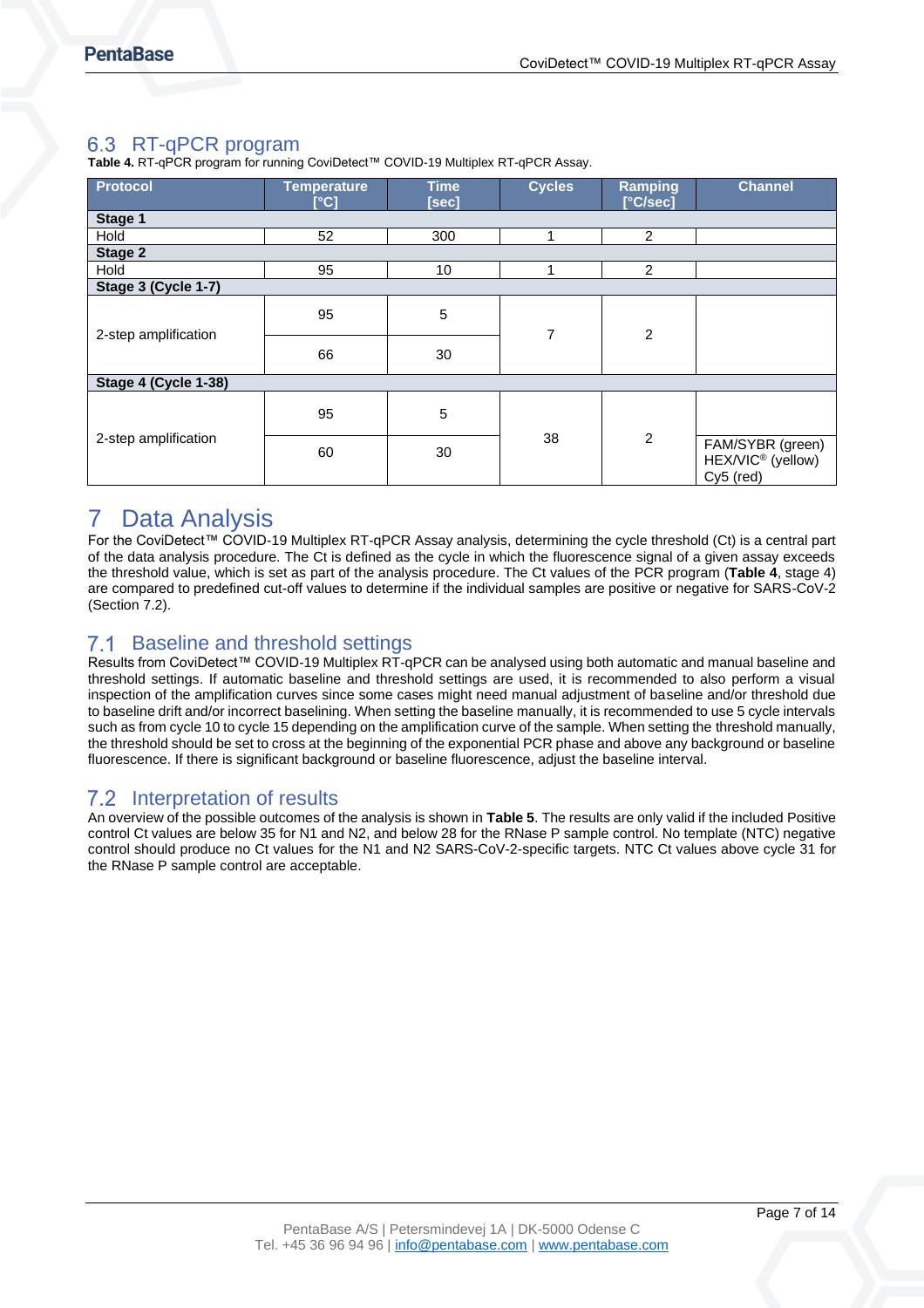| <b>Sample status</b>   | <b>Target</b>  | <b>Outcome</b> | C <sub>t</sub> | <b>Conclusion</b> | <b>Comments</b>                                               |  |
|------------------------|----------------|----------------|----------------|-------------------|---------------------------------------------------------------|--|
|                        | N <sub>1</sub> | ÷              | $35$           |                   | When both N1 and N2 Ct values are below                       |  |
| Positive case 1        | N <sub>2</sub> | $\ddot{}$      | $35$           |                   | 35, and the Ct value of RNase P is below                      |  |
|                        | RNase P        | $\ddot{}$      | < 28           |                   | 28, the sample is positive.                                   |  |
|                        | N <sub>1</sub> |                | $\geq 35$      |                   |                                                               |  |
| Positive case 2        | N <sub>2</sub> | +              | $35$           |                   |                                                               |  |
|                        | RNase P        | $\ddot{}$      | $<$ 28         | SARS-CoV-2        | The sample is positive if only either N1 or N2                |  |
|                        | N <sub>1</sub> | $\ddot{}$      | $35$           | positive          | is positive, and RNase P is positive in two<br>separate runs. |  |
| Positive case 3        | N <sub>2</sub> |                | $\geq 35$      |                   |                                                               |  |
|                        | RNase P        | $\div$         | $28$           |                   |                                                               |  |
|                        | N <sub>1</sub> | $\div$         | < 35           |                   | The RNase P signal may be suppressed                          |  |
| Positive case 4        | N <sub>2</sub> | $\ddot{}$      | $<$ 35         |                   | when N1 and N2 are positive, especially in                    |  |
|                        | RNase P        |                | ≥28            |                   | samples with high amounts of viral RNA.                       |  |
|                        | N <sub>1</sub> |                | $\geq 35$      |                   |                                                               |  |
| <b>Negative case 5</b> | N <sub>2</sub> |                | $\geq 35$      | SARS-CoV-2        | A positive RNase P signal is required for a                   |  |
|                        | RNase P        | $\ddot{}$      | $<$ 28         | negative          | sample to be considered negative.                             |  |
|                        | N <sub>1</sub> |                | $\geq 35$      |                   | The sample does not contain enough                            |  |
| Invalid case 6         | N <sub>2</sub> |                | $\geq 35$      | Invalid           | material for the analysis. Take a new                         |  |
|                        | RNase P        |                | $\geq$ 28      |                   | specimen if possible.                                         |  |

<span id="page-7-3"></span>**Table 5.** Analysis outcomes and Ct threshold based on target amplification curves for CoviDetect™ COVID-19 Multiplex RT-qPCR Assay. Conclusions are based on target Ct values compared to the cut-off values.

#### <span id="page-7-0"></span>7.2.1 Positive samples

The sample is positive for SARS-CoV-2 when Ct values for both viral N1 and N2 assays are below 35 (**[Table 5](#page-6-5)**, positive case 1). Please notice that the RNase P signal may be suppressed in some samples and particularly when a sample is containing large amounts of viral RNA. These samples are considered valid if the Ct values of both N1 and N2 are below 35 even when RNase P is negative (**[Table 5](#page-6-5)**, positive case 4).

If a sample is only positive for one of the two viral genes, the sample should be rerun in order to call it positive or negative (**[Table 5](#page-6-5)**, positive case 2-3). If the sample is again positive for at least one of the viral genes, the sample is considered positive. If it is not positive for any of the viral genes in the second run, but positive for the RNP sample control, the sample is deemed negative. The lack of signal in either N1 or N2 may be due to mutations present in the target regions of the assay.

#### <span id="page-7-1"></span>7.2.2 Negative samples

The sample is considered negative for the detection of SARS-CoV-2 if the sample is positive for RNase P but negative for N1 and N2 (**[Table 5](#page-6-5)**, negative case 5).

#### <span id="page-7-2"></span>7.2.3 Invalid samples

#### 7.2.3.1 No sample signals

In the case of no or late amplification of RNase P (Ct  $\geq$  28), the test is invalid unless both N1 and N2 are positive (Ct < 35) (**[Table 5](#page-6-5)**, invalid case 6). The concentration or the quality of the RNA in the sample is too low. Add more sample if possible or collect a new specimen and repeat the extraction and run the test again. If all markers remain negative after repeating the test, no diagnosis can be concluded, and if possible, a new specimen should be collected for testing.

#### 7.2.3.2 No positive control signals

If no signal occurs from the positive control samples, make sure that the RT-qPCR program has been defined correctly and that the instrument is acquiring on FAM, HEX and Cy5 channels in Step 2 of Stage 4 (**[Table 5](#page-7-3)**). Results from a run where the control signals are not present should not be used. The control reagents might be degraded, the RNA extraction not successful, or the CoviDetect™ COVID-19 Multiplex RT-qPCR Assay not functional. If you cannot locate the root cause of the problem, please contact PentaBase A/S or your local distributor for support.

#### 7.2.3.3 Signal in NTC

NTC Ct values above cycle 31 for the RNase P sample control are acceptable. Make sure that the threshold has been set correctly above any background fluorescence. If this is the case, the reagents may be contaminated. Find the cause of contamination by checking or replacing all potential sources of the contamination such as pipettes and instruments. If the contamination cannot be located, contact PentaBase A/S or your local distributor.

#### 7.2.3.4 Estimation of SARS-CoV-2 RNA concentration

CoviDetect™ COVID-19 Multiplex RT-qPCR Assay is a semi-quantitative test that can be used to estimate the concentration of SARS-CoV-2 RNA (C<sub>RNA</sub>) in a sample as described in Equation 1. Equation 1 is based on linear regression analysis of N1 and N2 Ct values as a function of the logarithm of controlled sample concentrations of SARS-CoV-2 RNA: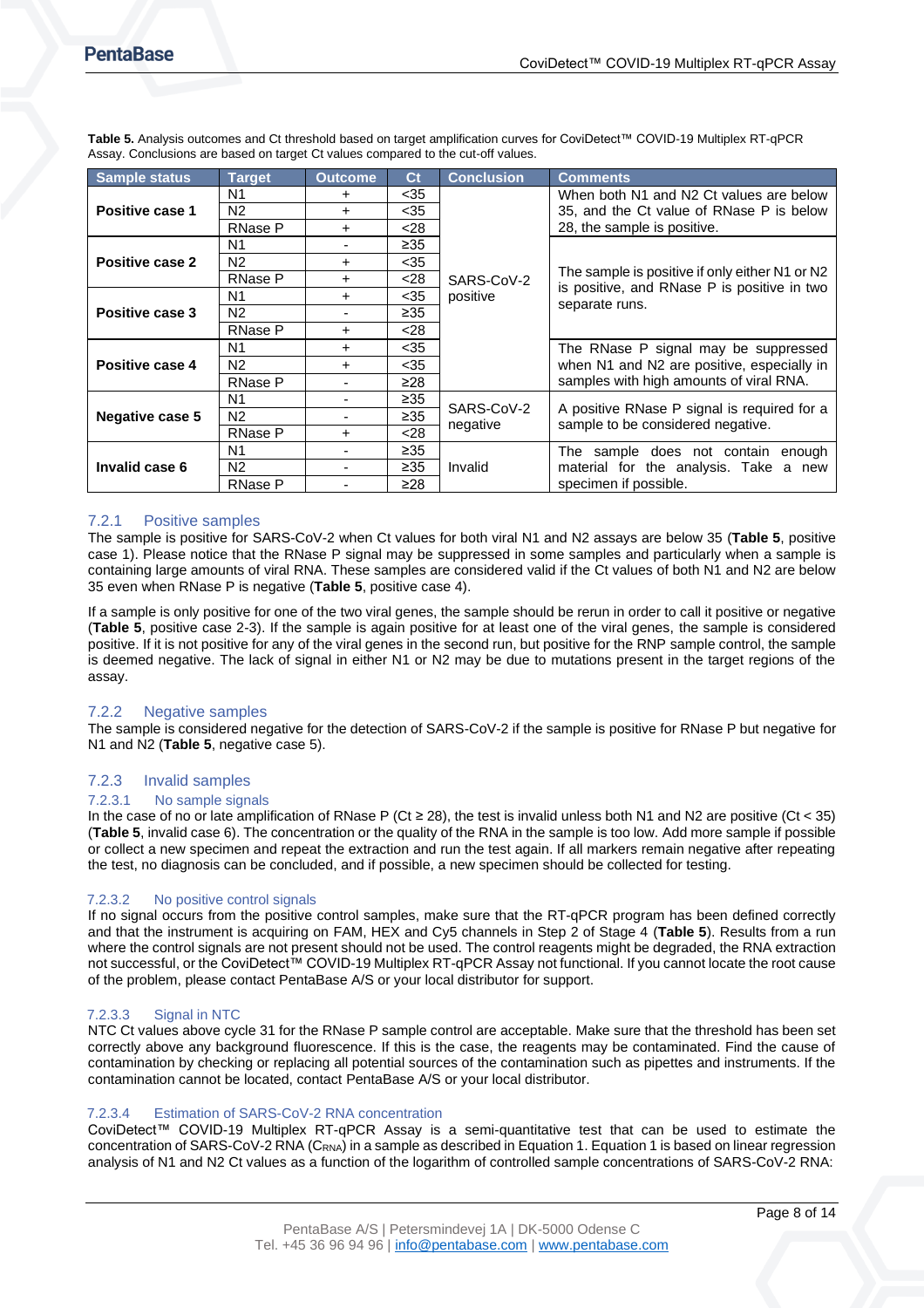$$
C_{RNA\ (copies/\mu L)} = 10^{\left(\frac{\overline{C}t - 33.478}{-4.1721}\right)}\tag{1}
$$

where *Ct* represents the average Ct in stage 4 of the program shown in **[Table 4](#page-6-4)** of N1 and N2 (FAM and HEX). An example is shown below:

#### *Example:*

1. Calculate  $\overline{Ct}$  when  $Ct_{N1} = 30.28$  and  $Ct_{N2} = 29.76$ 

$$
\overline{Ct} = \frac{(Ct_{N1} + Ct_{N2})}{2} = \frac{(30.28 + 29.76)}{2} = 30.02
$$

2. Calculate concentration of SARS-CoV-2 RNA in the sample

$$
C_{RNA\ (copies/\mu L)} = 10^{\left(\frac{\overline{C}t - 33.478}{-4.1721}\right)} = 10^{\left(\frac{30.02 - 33.478}{-4.1721}\right)} = 6.7 \text{ copies/\mu L}
$$

**NOTE**: Equation 1 is only valid for concentrations at or above the limit of detection as described in **[Table 6](#page-8-3)**. Samples were purified and analysed using the BasePurifier™ with the Viral DNA and RNA Extraction Kit. The assay was run on the BaseTyper™ Real-Time PCR Instrument - 48 well block with 4 channel detection (BaseTyper™) (ref. no. 750). The use of other purification methods and/or real-time PCR instruments may affect the calculation of estimated sample concentrations. To verify the calculations when using other instrument combinations, a standard curve should be made using relevant clinical matrix.

# <span id="page-8-0"></span>8 Performance evaluation

## <span id="page-8-1"></span>Analytical sensitivity – Limit of Detection

The limit of detection (LOD) of CoviDetect™ COVID-19 Multiplex RT-qPCR Assay has been evaluated by spiking synthetic SARS-CoV-2 RNA (Twist Bioscience, ref. no. 102015) into a negative clinical oropharyngeal matrix. Based on an initial dilution series, 7000 and 3500 copies of SARS-CoV-2 RNA were each spiked into 3 mL of 20 oropharyngeal specimens. RNA was extracted using the Viral DNA and RNA Extraction Kit and the BasePurifier™ 32 Nucleic Acid Extraction System. RT-qPCR amplification by CoviDetect™ COVID-19 Multiplex RT-qPCR Assay was performed using three different qPCR instruments: BaseTyper™ 48 Real-Time PCR Instrument (PentaBase A/S, ref. no. 750), CFX384™ C1000™ Touch Real-Time System (Bio-Rad, ref. no. 1855484) and LightCycler® 480 II (Roche, ref. no. 05 015 278 001). The LOD was found to be 250 SARS-CoV-2 RNA copies per extraction (1.25 copies/µL) when using the BaseTyper™ and CFX384™ instruments, and 500 copies per extraction (2.5 copies/µL) when using the LightCycler® 480 instrument (**[Table 6](#page-8-3)**).

<span id="page-8-3"></span>**Table 6.** Limit of detection (LOD) of CoviDetect™ COVID-19 Multiplex RT-qPCR Assay using SARS-CoV-2 RNA spiked into oropharyngeal matrix. RNA was extracted using the BasePurifier™.

|                                  | <b>SARS-CoV-2</b>    | <b>Positive/Total</b>     |                      |                                         |  |  |
|----------------------------------|----------------------|---------------------------|----------------------|-----------------------------------------|--|--|
| <b>Target</b>                    | <b>RNA Copies/uL</b> | BaseTyper™<br>(PentaBase) | CFX384™<br>(Bio-Rad) | LightCycler <sup>®</sup> 480<br>(Roche) |  |  |
| N <sub>1</sub>                   | 2.5                  | 20/20                     | 20/20                | 20/20                                   |  |  |
|                                  | 1.25                 | 18/20                     | 16/20                | 16/20                                   |  |  |
| N <sub>2</sub>                   | 2.5                  | 20/20                     | 20/20                | 19/20                                   |  |  |
|                                  | 1.25                 | 18/20                     | 18/20                | 15/20                                   |  |  |
| N <sub>1</sub> or N <sub>2</sub> | 2.5                  | 20/20                     | 20/20                | 20/20                                   |  |  |
|                                  | 1.25                 | 19/20                     | 19/20                | 16/20                                   |  |  |

## <span id="page-8-2"></span>8.2 Analytical precision

<span id="page-8-4"></span>Within-laboratory repeatability was determined for CoviDetect™ COVID-19 Multiplex RT-qPCR Assay at the limit of detection using the BaseTyper™ 48 Real-Time PCR Instrument (PentaBase), CFX96 (Bio-Rad), and LightCycler® 480 real-time qPCR instruments. Data for repeatability standard deviations and precision as determined by the coefficient of variation (%CV) are summarised in **[Table 7](#page-8-4)**. The %CV was found to be below the 10% acceptance limit and thus is acceptable for all targets and instruments.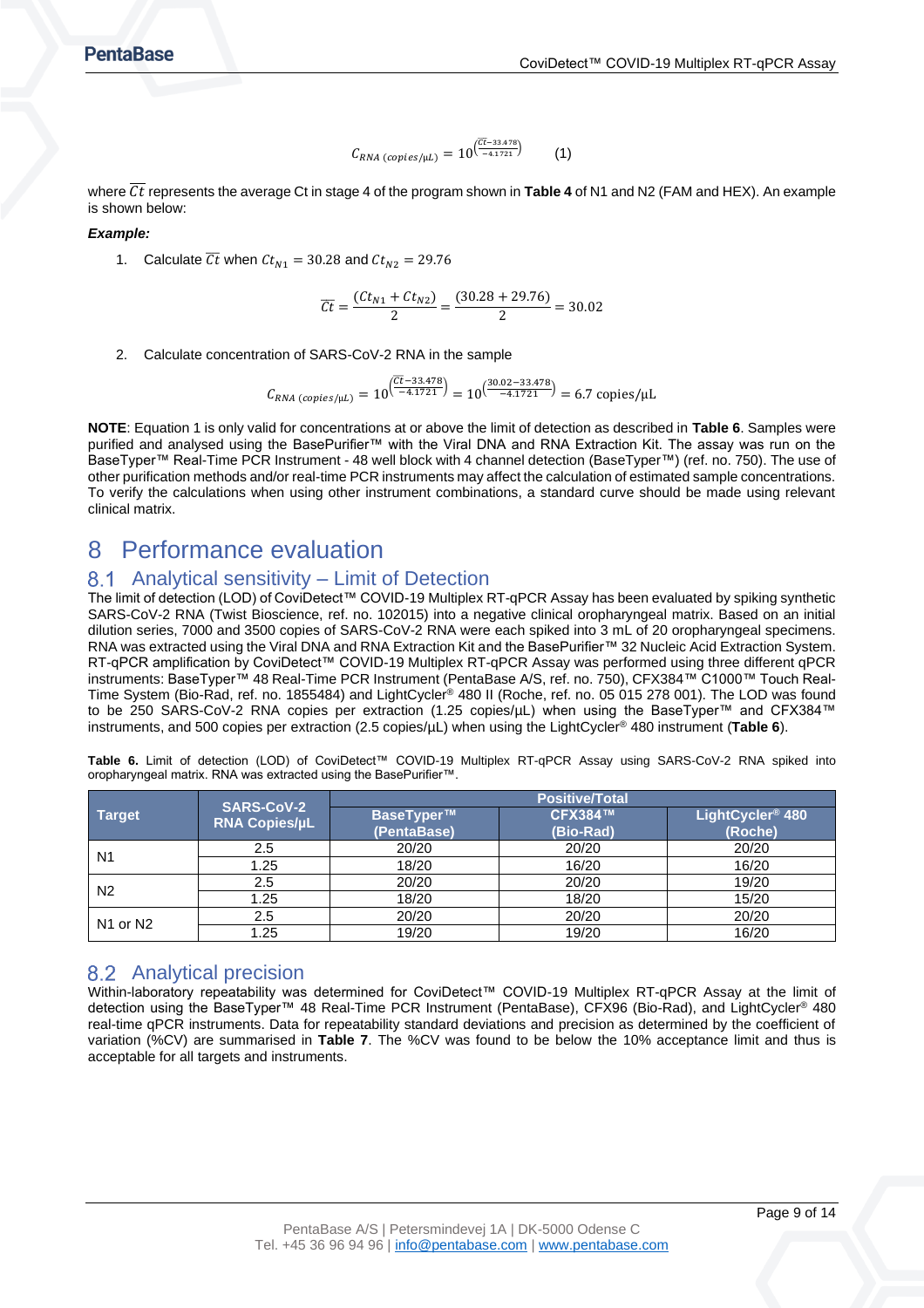**Instrument SARS-CoV-2 RNA Copies/reaction Target Positives/ Total** Positives<sup>1</sup> **(%) Mean Ct Standard deviation (SD) Precision (%CV) BaseTyper™ (PentaBase)** <sup>250</sup> N1 19/20 95 31.11 1.71 5.50 N2 18/20 90 29.24 1.91 6.54 RNP 20/20 100 22.67 1.24 5.47 **CFX384™ (Bio-Rad)** <sup>250</sup> <u>N1 | 16/20 | 85 | 28.73 | 1.18 | 4.11</u> N2 18/20 90 27.84 1.20 3.58 RNP 20/20 100 22.40 1.12 5.01 **LightCycler® 480 (Roche)** <sup>500</sup> N1 19/19\* 100 28.43 2.07 7.20 N2 19/20 95 29.94 1.20 4.02 RNP 20/20 100 22.63 1.15 5.07

**Table 7.** Within-laboratory repeatability data for CoviDetect™ COVID-19 Multiplex RT-qPCR Assay when using the BaseTyper™ (PentaBase), CFX96 (Bio-Rad) and LightCycler® 480 real-time qPCR Instruments. \*One outlier removed following Grubbs' test.

Between-laboratory precision of CoviDetect™ COVID-19 Multiplex RT-qPCR Assay was evaluated at four different PentaBase laboratory sites in Denmark (Billund, Aalborg, Aarhus, and Odense) using CoviDetect™ positive control samples (100 SARS-CoV-2 RNA copies (Twist Bioscience, ref. no. 102015) and 25 ng human Genomic DNA (Promega ref. no. G3041)) per reaction. Samples were purified using the BasePurifier™ and the Viral DNA and RNA Extraction Kit and amplified using the BaseTyper™ 48 Real-Time PCR Instrument. Experiments were performed between March 3 and October 1, 2021. Each site used its own BasePurifier™ 32 Nucleic Acid Extraction System and BaseTyper™ instruments and operators. Data are summarised in **[Table 8](#page-9-2)**.

<span id="page-9-2"></span>**Table 8.** Between-laboratory precision of CoviDetect™ COVID-19 Multiplex RT-qPCR Assay.

|                |       | <b>Reproducibility</b><br>Mean (Ct) |      |  |
|----------------|-------|-------------------------------------|------|--|
| <b>Target</b>  |       | SD                                  | %CV  |  |
| N <sub>1</sub> | 24.01 | 0.99                                | 4.11 |  |
| N <sub>2</sub> | 23.56 | 0.74                                | 3.15 |  |
| <b>RNP</b>     | 20.78 | 1.20                                | 5.80 |  |

## <span id="page-9-0"></span>8.3 Inclusivity

#### <span id="page-9-1"></span>8.3.1 In-silico analysis

CoviDetect™ COVID-19 Multiplex Assay oligonucleotides were blasted against the 6 most common SARS-CoV-2 strains (**[Figure 1A](#page-10-2) and B**). All oligonucleotides except the N1 probe were found to show 100% agreement with the analysed SARS-CoV-2 strains. The discrepancy of the N1 probe is due to a single mismatch in the 5'-end of the probe and is not expected to have any significant impact on the performance of the assay due to the presence of several pentabases in the probe (**[Figure 1C](#page-10-2)** and data not shown).

Inclusivity was further evaluated by analysing selected clinical oropharyngeal swab samples, found to be positive for SARS-CoV-2 with the CoviDetect™ COVID-19 Multiplex RT-qPCR Assay, with the CoviDetect™ Variants Assays. The mutational status of the evaluated subjects and the corresponding SARS-CoV-2 variants are summarised in **Table 9**. The analysed samples include at least four cases of each of the SARS-CoV-2 strains Alpha, Delta, Omicron BA.1 and Omicron BA.2.

**Table 9.** Clinical oropharyngeal swab samples used for inclusivity testing of CoviDetect™ COVID-19 Multiplex RT-qPCR Assay.

| $\overline{\phantom{a}}$ N | <b>SARS-CoV-2 variant</b> | Mutations detected                              |
|----------------------------|---------------------------|-------------------------------------------------|
| 7/7 positive               | Alpha                     | N501Y+P681H N501Y+Del69-70 N501Y+P681H+Del69-70 |
| 6/6 positive               | Delta                     | P681R+L452R+T478K                               |
| 4/4 positive               | Omicron BA.1              | K417N+H655Y+S371F+S373P+S375F                   |
| 4/4 positive               | Omicron BA.2              | S371L+S373P+S375F                               |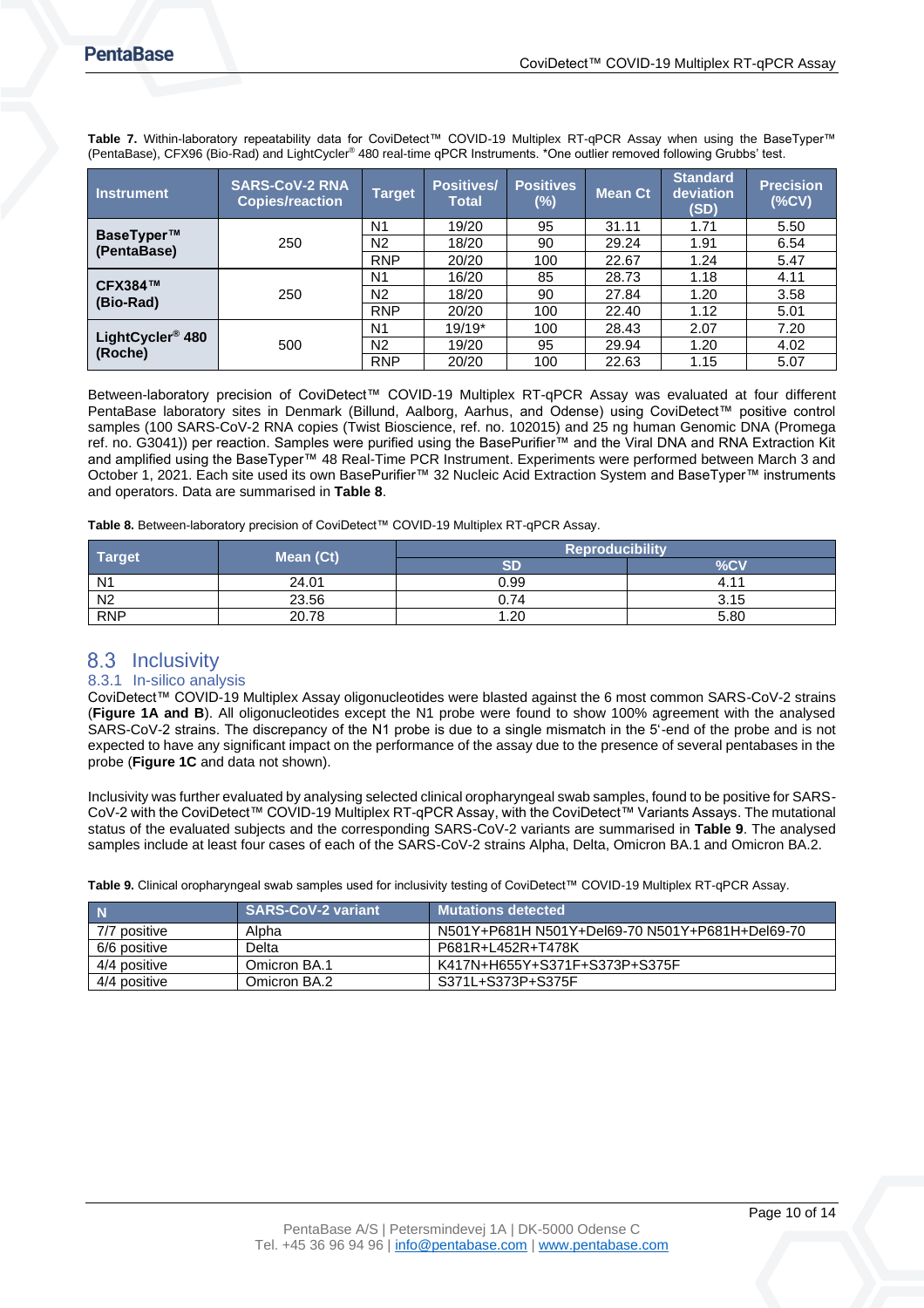

<span id="page-10-2"></span>**Figure 1. A.** SARS-CoV-2-specific oligonucleotides of CoviDetect™ COVID-19 Multiplex RT-qPCR Assay blasted against the most common SARS-CoV-2 variants. **B.** SARS-CoV-2 strains used for analysis of agreement with CoviDetect™ COVID-19 Multiplex RT-qPCR Assay SARS-CoV-2 specific oligonucleotide sequences. **C.** Alignment of CoviDetect™ COVID-19 Multiplex RT-qPCR Assay N1 Probe oligonucleotide sequence with SARS-CoV-2 Omicron BA.1 and BA.2 variants.

## <span id="page-10-0"></span>8.4 Analytical specificity

#### <span id="page-10-1"></span>8.4.1 In-silico analysis

CoviDetect™ COVID-19 Multiplex Assay oligo sequences were aligned with common Beta coronaviruses (**[Figure 2A](#page-10-3)**). There was no significant agreement with the investigated coronaviruses except in the case of the SARS-CoV-1 (SARS-CoV) coronavirus and the N2 forward primer (N2 Fw.), N1 reverse primer (N1 Rv.) and N1 probe. Further analysis showed that the N2 forward and N1 reverse primers are priming amplification in the opposite directions of the other primer and therefore cannot lead to the generation of an amplicon in SARS-coronavirus (**[Figure 2B](#page-10-3)**). Furthermore, experimental laboratory analysis found no amplification of a synthetic SARS-CoV-1 template (Section [8.4.2\)](#page-11-0).



<span id="page-10-3"></span>Fiqure 2. A. In silico analysis of CoviDetect™ COVID-19 Multiplex Assay oligonucleotide sequences and alignment with common coronaviruses. **B.** Alignment of CoviDetect™ COVID-19 Multiplex RT-qPCR Assay N1 forward, N2 reverse and N1 probe oligonucleotide with SARS-CoV-1.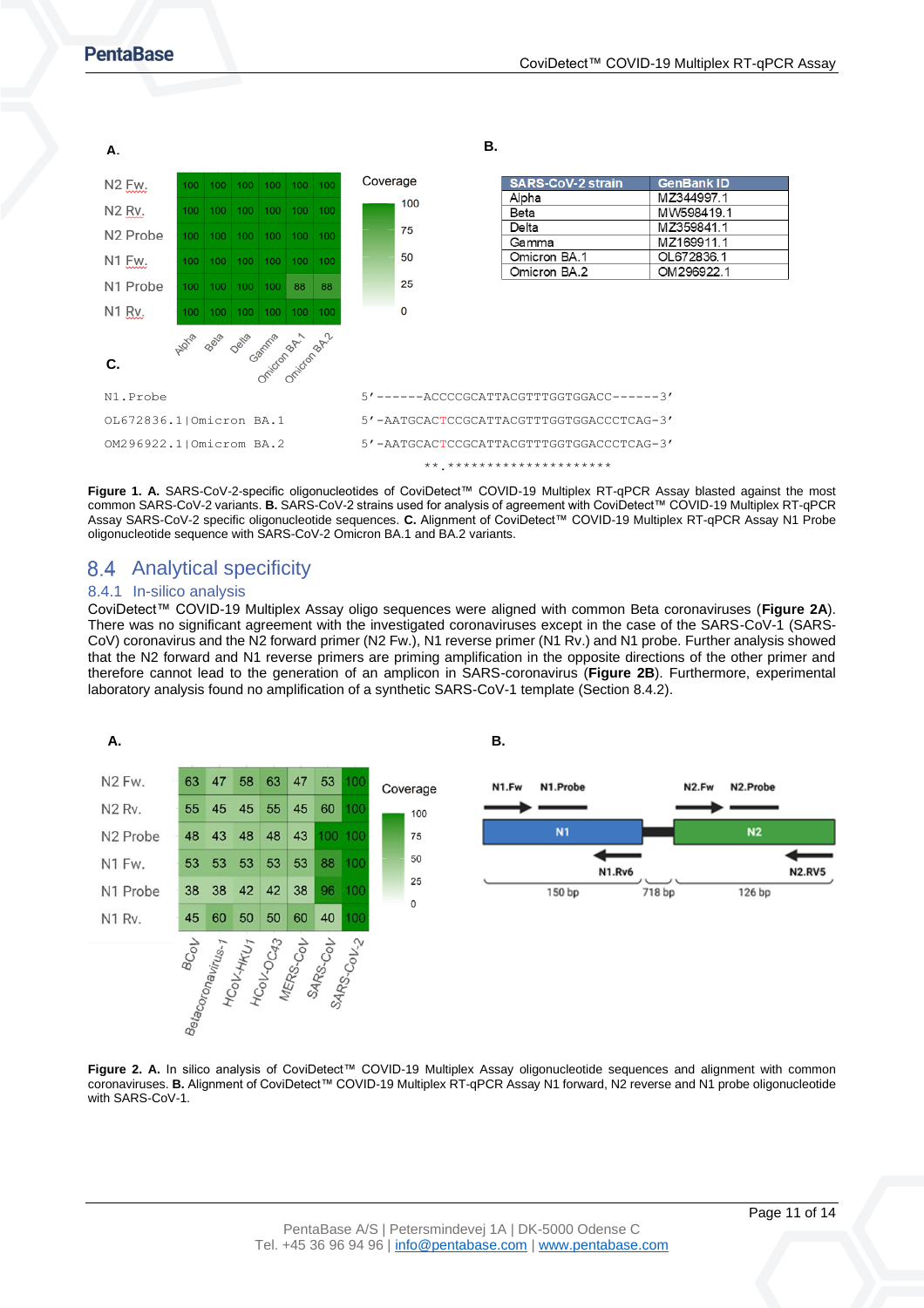#### <span id="page-11-0"></span>8.4.2 Experimental analysis

The specificity of the CoviDetect™ COVID-19 Multiplex RT-qPCR Assay was evaluated using common microorganism panels, specific respiratory verification panels and relevant synthetic templates, including other coronaviruses than SARS-CoV-2, influenza, parainfluenza, Rhinovirus and RSV. No samples gave rise to amplification by the CoviDetect™ COVID-19 Multiplex RT-qPCR SARS-CoV-2-specific assays except *S. pyogenes* where there was amplification by the SARS-CoV-2 specific N2 assay (data not shown).

## <span id="page-11-1"></span>8.5 Clinical evaluation

### <span id="page-11-2"></span>8.5.1 Cohort 1

Nasopharyngeal swab specimens from patients suspected of SARS-CoV-2 were extracted using Viral DNA and RNA Extraction Kit (ref. no. 727) and BasePurifier™ (ref. no. 715). RT-qPCR was performed using CoviDetect™ COVID-19 Multiplex RT-qPCR Assay and Comparator Method 1 on the BaseTyper™ Real-Time PCR Instrument (**[Table 10](#page-11-3)**). The analysis was performed using automatic baseline and threshold settings. Correlation of Ct values between CoviDetect™ and Comparator Method 1 is illustrated in **[Figure 3](#page-11-4)**.

<span id="page-11-3"></span>**Table 10.** Comparison of clinical performance of CoviDetect™ COVID-19 Multiplex RT-qPCR Assay to Comparator Method 1 using Cohort 1 samples.

| <b>Clinical performance Cohort 1</b><br><b>Oropharyngeal swabs</b> |                 | CoviDetect™ COVID-19 RT-qPCR Assay |                 |       |  |
|--------------------------------------------------------------------|-----------------|------------------------------------|-----------------|-------|--|
|                                                                    |                 | <b>Positive</b>                    | <b>Negative</b> | Total |  |
|                                                                    | <b>Positive</b> | 27                                 |                 | 27    |  |
| <b>Comparator Method 1</b>                                         | <b>Negative</b> |                                    | 62              | 62    |  |
| <b>Total</b>                                                       |                 | 27                                 | 62              | 89    |  |
| Positive Percent Agreement: 27/27 or 100% (CL95: 87.5-100%)        |                 |                                    |                 |       |  |
| Negative Percent Agreement: 62/62 or 100% (CL95: 94.2-100%)        |                 |                                    |                 |       |  |



<span id="page-11-4"></span>**Figure 3.** Correlation of N1 and N2 assay Ct values between CoviDetect™ and Comparator Method 1 using SARS-CoV-2 positive leftover nasopharyngeal swab specimens (Cohort 1).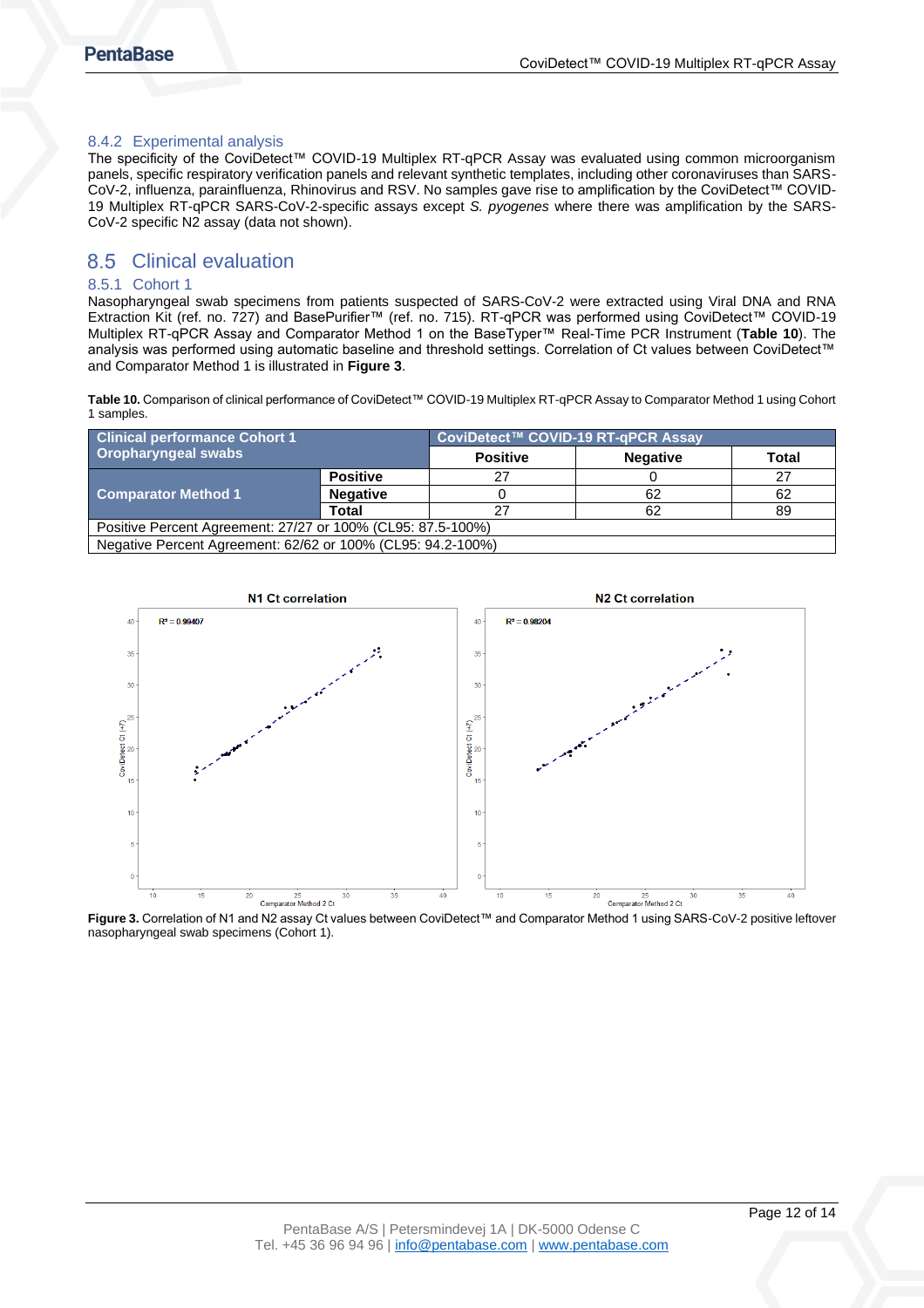#### <span id="page-12-0"></span>8.5.2 Cohort 2

The clinical performance of CoviDetect™ COVID-19 Multiplex RT-qPCR Assay was evaluated with the use of oropharyngeal swabs clinical specimens from patients suspected of COVID-19. Specimens were previously analysed for the presence of SARS-CoV-2 using the comparator RT-qPCR method at a clinical laboratory in Denmark. Stored samples were collected for subsequent analysis by CoviDetect™ COVID-19 Multiplex RT-qPCR Assay. Extraction of RNA was performed using the Viral DNA and RNA Extraction Kit for the BasePurifier™ 32 Nucleic Acid Extraction System. RT-qPCR was performed using the CFX96 real-time PCR Detection System (BioRad) and data analysis was performed using software version 3.1. Standard analysis settings were used except that the threshold for the FAM channel was set to 100 RFU. Data are summarised in **[Table 11](#page-12-2)**.

<span id="page-12-2"></span>**Table 11.** Summary of clinical evaluation of CoviDetect™ COVID-19 Multiplex RT-qPCR Assay using cohort 2. \*Due to limited sample material, it was not possible to re-run the 4 discrepant cases or the 4 cases where only one of the CoviDetect™ COVID-19 Multiplex RTqPCR SARS-CoV-2-specific assay (N1 or N2) was positive.

| <b>Clinical performance Cohort 2</b><br><b>Oropharyngeal swabs</b> |                 | CoviDetect™ COVID-19 RT-qPCR Assay |                 |              |  |
|--------------------------------------------------------------------|-----------------|------------------------------------|-----------------|--------------|--|
|                                                                    |                 | <b>Positive</b>                    | <b>Negative</b> | <b>Total</b> |  |
|                                                                    | <b>Positive</b> | 26                                 | 4*              | 30           |  |
| <b>Comparator</b><br><b>Method 2</b>                               | <b>Negative</b> |                                    | 51              | 51           |  |
|                                                                    | Total           | 26                                 | 55              | 81           |  |
| Positive Percent Agreement: 26/30 or 100% (CL95: 70.3-94.7%)       |                 |                                    |                 |              |  |
| Negative Percent Agreement: 51/51 or 100% (CL95: 93-100%)          |                 |                                    |                 |              |  |

The Ct values of CoviDetect™ (Ct + 7) compared to Comparator Method 2 of agreed positive and discrepant samples are illustrated in **[Figure 4](#page-12-3)**. The lowest Ct value of each sub-assay (N1 or N2 of CoviDetect™ COVID-19 Multiplex RT-qPCR Assay and E, RdRp or N gene of Comparator Method 2) was used for the comparison. Discrepant samples are shown as data points with CoviDetect™ Ct values of 0.



<span id="page-12-3"></span>Fiqure 4. Correlation of Ct values between CoviDetect™ and Comparator Method 2 using leftover oropharyngeal swabs (Cohort 2). Discrepant cases are illustrated as datapoints with CoviDetect™ Ct values of 0.

# <span id="page-12-1"></span>9 Limitations

- Performance of the CoviDetect™ COVID-19 Multiplex RT-qPCR Assay has only been tested on specimens from nasopharyngeal swabs, oropharyngeal swabs and saliva.
- A negative test result does not exclude infection with SARS-CoV-2, and treatment of a patient should not exclusively be based on the test result. Multiple specimens collected at different times from the same patient may be necessary to detect the virus since it is unknown when the viral levels in the body will peak.
- Please note that an estimate of 1 out of 40,000 samples carry a mutation in the RNase P gene, that make them test negative for the internal control. For such cases use a different assay.
- A positive test result following SARS-CoV-2 infection is possible at least up to 37 days after the date of the first positive test result.
- A positive test result following SARS-CoV-2 infection may arise from detection of both active and inactive SARS-CoV-2 virus even in asymptomatic or post-symptomatic individuals that are no longer able to transmit COVID-19.